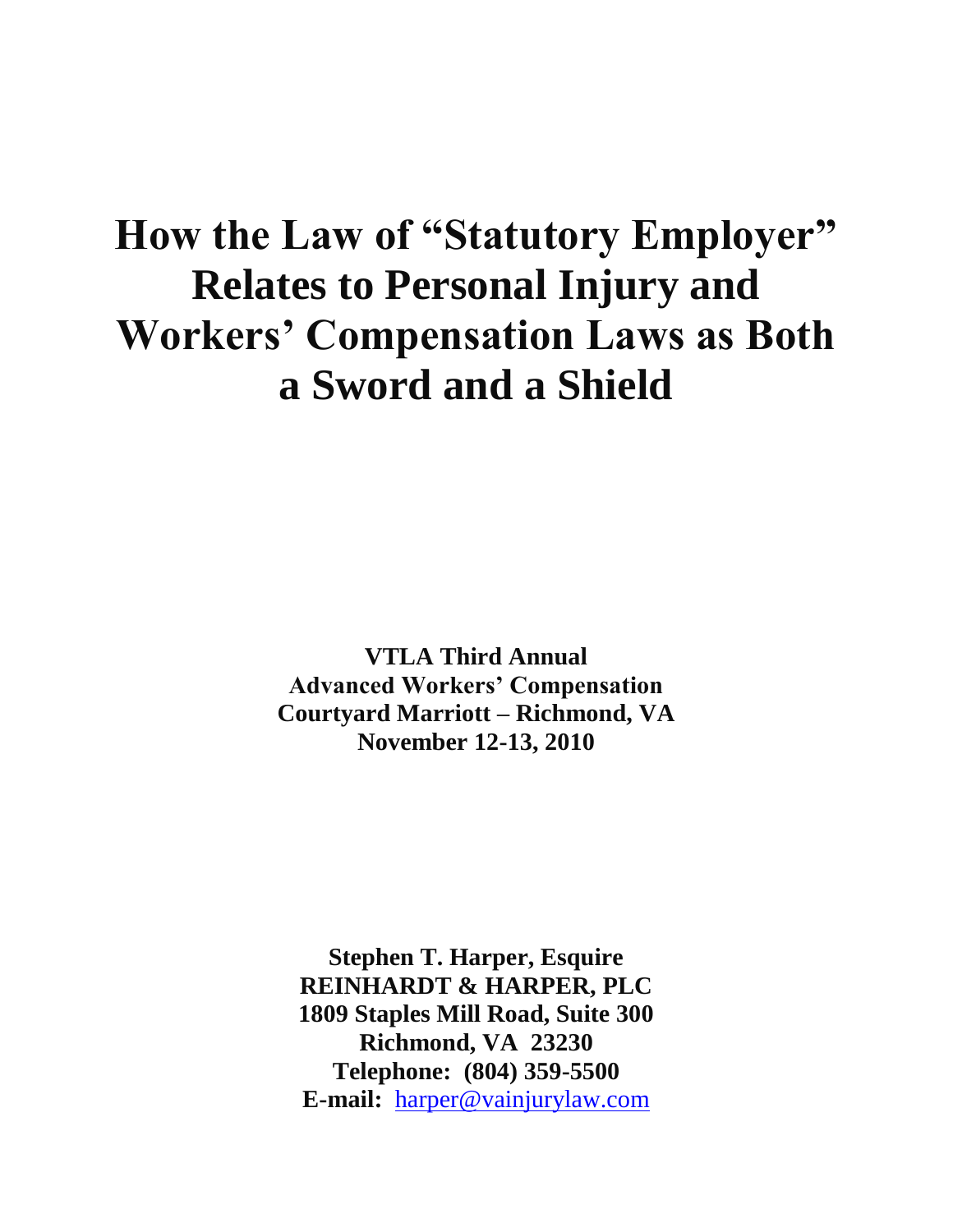## **I. Statutory Employer**

The statutory employer provision of the Virginia Workers' Compensation Act, Virginia Code § 65.2-302, has essentially created a framework where it can either be used as a sword or as a shield. It is used as a sword in the context of workers' compensation to find the injured workers some available workers' compensation coverage. It is used as a shield in the context of personal injury litigation to prevent the injured worker from bringing a personal injury claim against certain potential defendants,

Va. Code §65.2-302 addresses the rights of subcontracted workers. Under §65.2-302(A), a person who hires a contractor to perform work which is part of the person's trade, business, or occupation is liable for compensation payments to any worker injured in the performance of such work just as if the person were the direct employer of the worker. Section 65.2-302(B) makes a contractor who hires subcontractors liable for compensation to any worker engaged in the work performed under the agreement between the contractor and the subcontractor. Section 65.2- 302(C) makes a subcontractor who hires other subcontractors liable for compensation payments to injured employees performing the agreed-upon work as if the subcontractor were the direct employer of the worker. Va. Code §65.2-307 makes the Workers Compensation Act the exclusive remedy. In combination §65.2-302 and §65.2-307 have created this sword vs. shield dichotomy.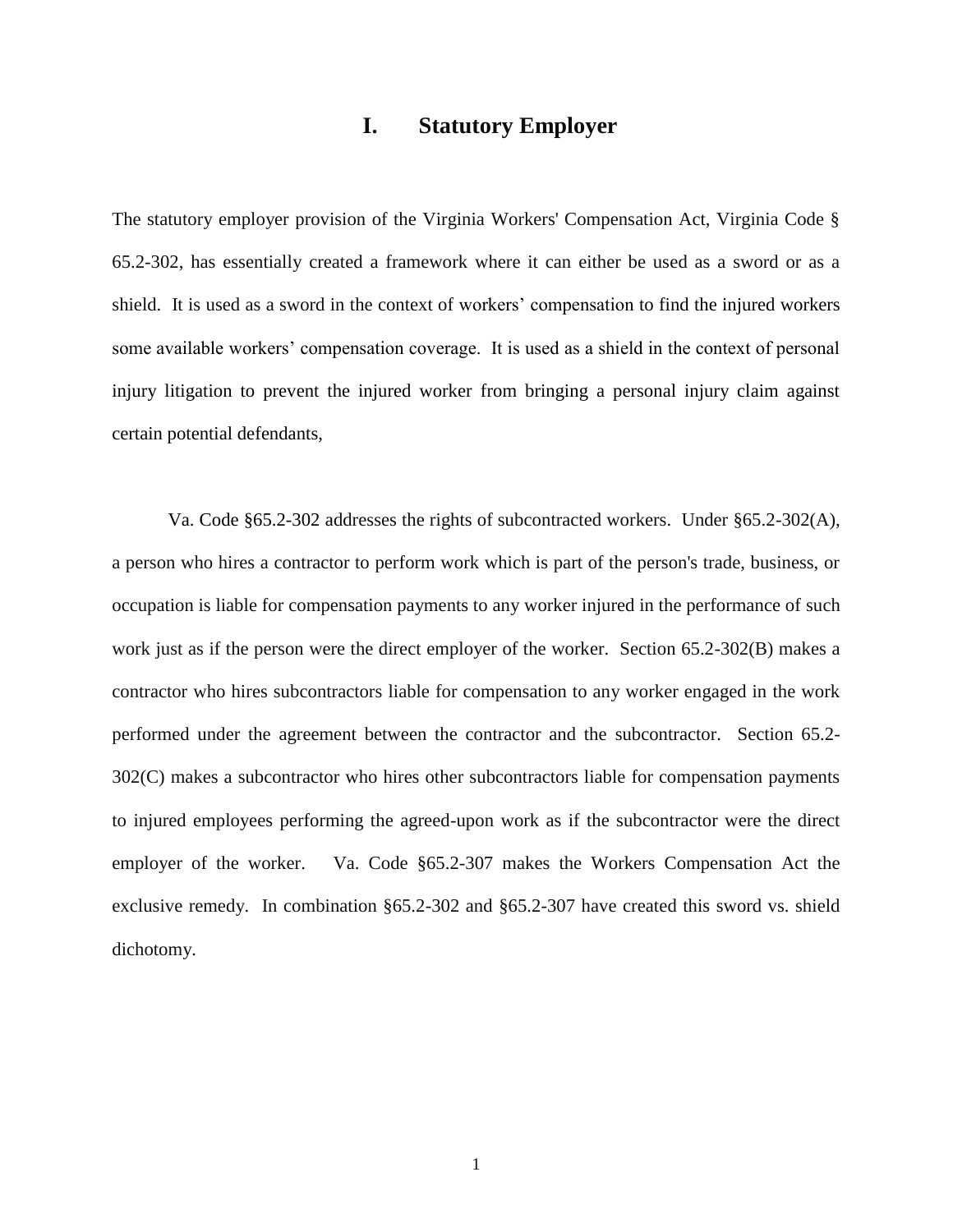## a. The Statutory Employer Tests

Whether a person or entity is the statutory employer of an injured worker is a jurisdictional matter presenting a mixed question of law and fact that must be determined under the facts of each case. Burch v. Hechinger Co., 264 Va. 165, 563 S.E.2d 745 (2002). Four primary tests have arisen for determining who the statutory employer is.

i. Stranger to the Business Test: The original "stranger to the business" test for determining whether a particular defendant was outside of the scope of the employer/employee relationship was developed in Feitig v. Chaulkly, 185 Va. 96, 38 S.E.2d 73 (1946). In that case, one employee attempted to sue a co-worker for damages based on the co-worker's negligent conduct. The action was denied by the general bar of  $\S$  65.2-307. However, the court indicated that the employee is not deprived of his common-law action when the accident is caused by "strangers to the business." Also see Whalen v. Dean Steel Erection Co., 229 VA. 164, 327 S.E.2d 102 (1985). In Whalen, since the defendant, a steel subcontractor was not a stranger to the work or the plaintiff's employer, the General Contractor, the plaintiff's action was barred. See also Stone v. Door-Man Manufacturing Co., 206 VA., 406, 537, S.E.2d 305 (2000), where because the contractors and subs constructing an addition to the manufacturing plant were strangers to the work of the plaintiff's employer, a manufacturer and seller of motor vehicles, the action could proceed. (In Stone, the Court specifically held the "normal work test" did not apply when employees of general contractors or owners make a claim against a subcontractor.)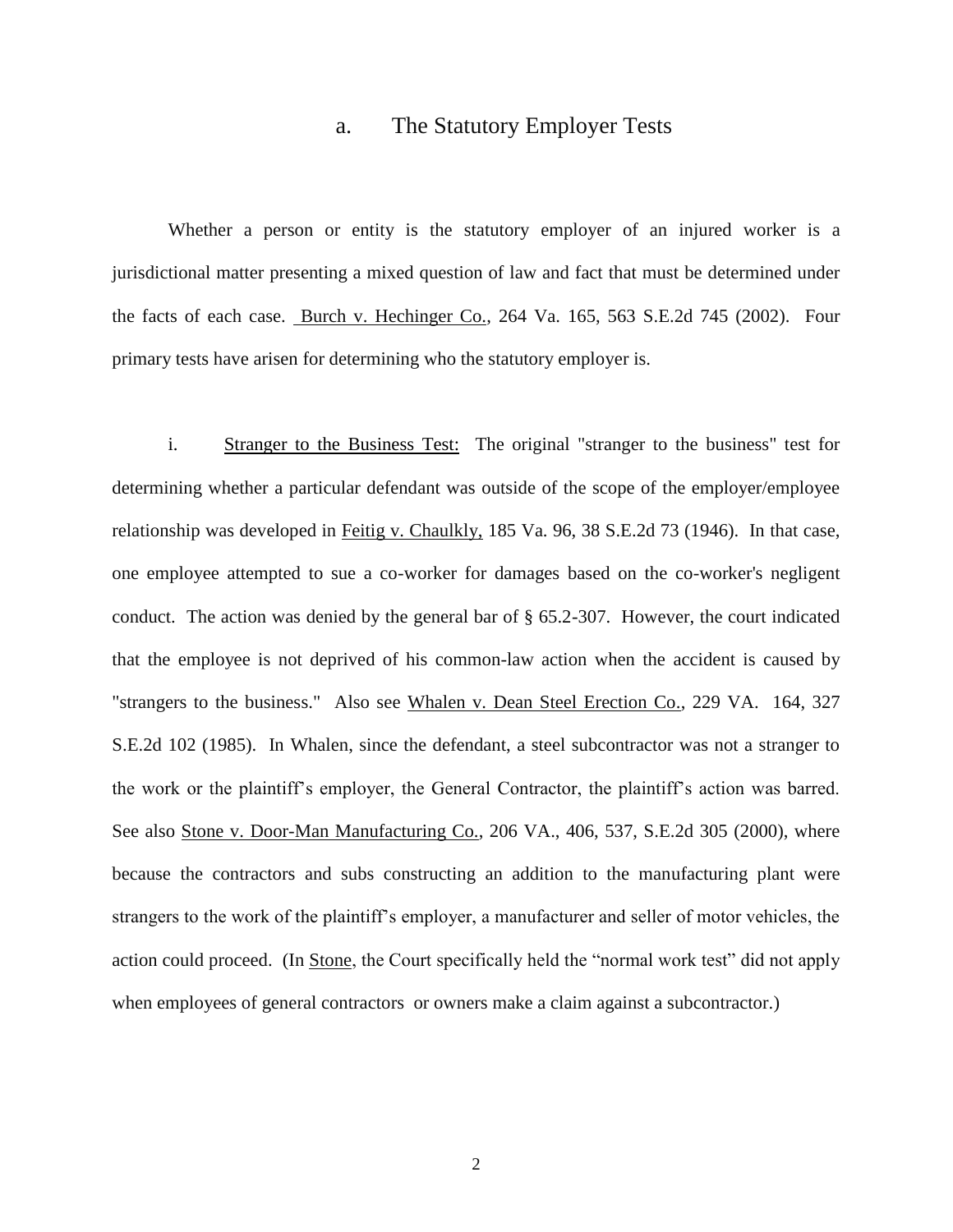Application of this "other party" analysis is best illustrated by so-called "delivery cases" in which the obligation of the "other party" ends with the delivery of its own goods to a job site. For example, in Burroughs v. Walmont, Inc., 210 Va. 98, 168 S.E.2d 107 (1969), an employee of Ode Trucking Company was delivering sheet rock to the site of a home under construction. While he was helping to carry the sheet rock into the home, the claimant fell down an open stairwell. A tort action was instituted against the general contractor and the court permitted the suit to proceed on the basis that the stacking of sheet rock constituted the final act of delivery, not an act of construction. Therefore, the claimant was not part of the trade, business, or occupation of the contractor.

Likewise, in Hipp v. Sadler Materials Corp., 211 Va. 710, 180 S.E.2d 501 (1971), the court allowed the employee of a subcontractor to pursue a common-law claim against Sadler Materials, another subcontractor on the job site, for injuries sustained when the plaintiff was struck and injured by a truck driven by a Sadler employee. Sadler's contract provided that it would furnish and pour concrete at the job site, but it was not required to spread or finish the concrete. Thus, Sadler was engaged in delivery of a product, not construction, which was the trade, business, or occupation of the general contractor. See also Bosley v. Shepherd, 262 Va. 641, 554 S.E.2d 77 (2001) (employee of subcontractor hired to supply sheet rock for a construction site was not barred from suing the general contractor and the steel fabrication and erection subcontractor for injuries sustained when the employee delivering sheet rock to the job site, even though the employee used a boom crane under the general contractor's direction to accomplish the delivery); Yancey v. JTE Constructors, Inc., 252 Va. 42, 471 S.E.2d 473 (1996) (general contractor hired to build a sound barrier was not the statutory employer of an employee of a subcontractor which supplied and delivered sound barrier wall panels to job site, who was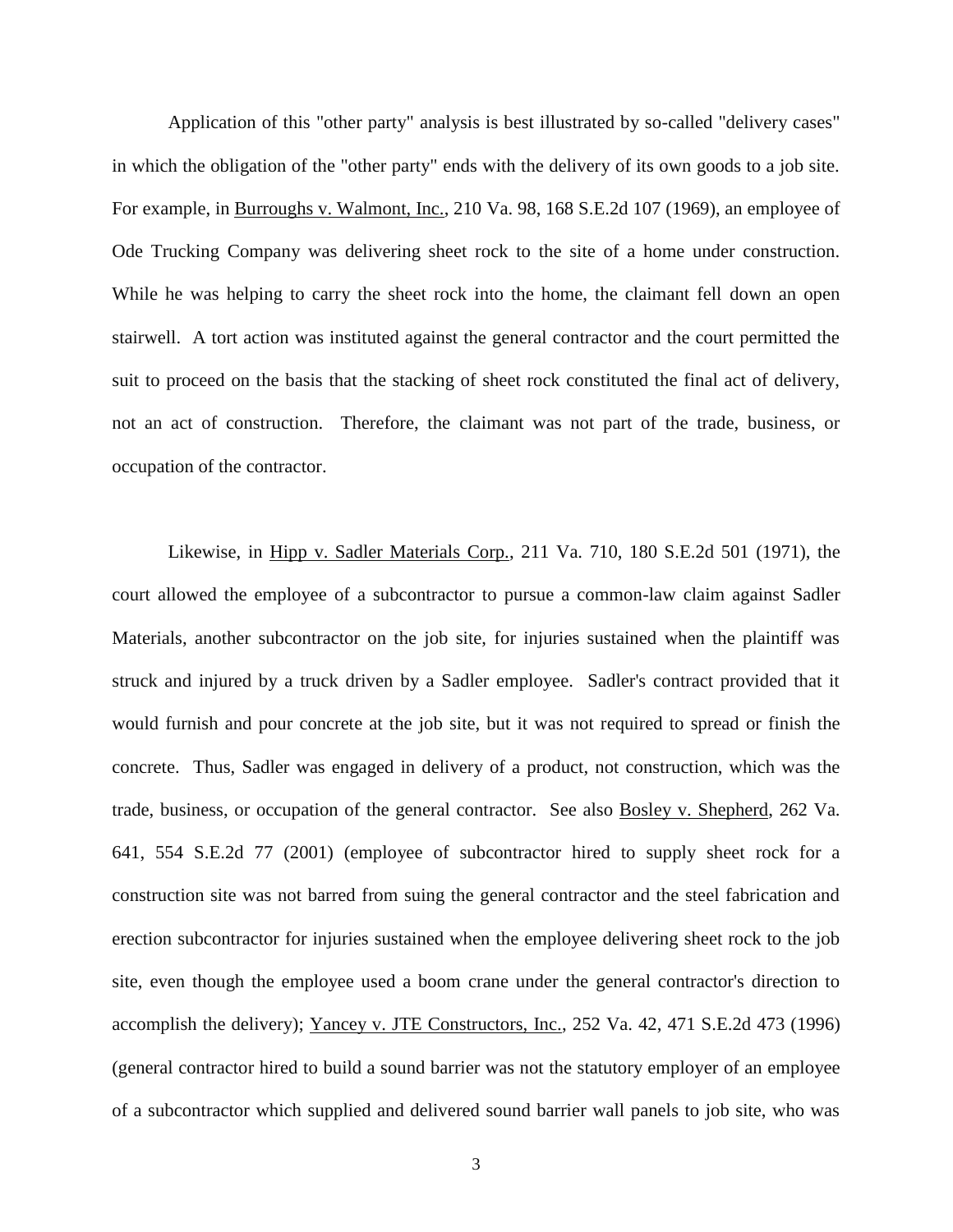injured while inspecting the panel after it was unloaded from the delivery truck, since the employee was not engaged in the trade, business, or occupation of the general contractor at the time of the injury).

In contrast, in Clean Sweep Prof'l Parking Lot Maint., Inc. v. Talley, 267 Va. 210, 591 S.E.2d 79 (2004), the court found that the common-law suit of an employee of a trucking company hired to deliver asphalt to a roadway paving job site against another subcontractor hired to clear the roadway of asphalt milled by the general contractor was barred by the exclusivity provision of the Virginia Workers' Compensation Act. The employee in Clean Sweep loaded fresh asphalt at the general contractor's plant, delivered it to the job site, dumped the asphalt into the paving machine, and reloaded his truck with paving millings. He was examining a disabled vehicle owned by his employer/subcontractor, which was at the site, when he was struck by a vehicle operated by an employee of the other subcontractor. The court disagreed with the employee's argument that the trucking company was acting solely as a deliverer of goods, pointing out that the company was hauling asphalt millings from the job site to the general contractor's plant and delivering the recycled asphalt back to the site, both of which were essential tasks undertaken by the general contractor.

Similarly, in Stout v. Onorati, 221 Va. 143, 267 S.E.2d 154 (1980), a truck driver was injured delivering heavy construction equipment to the defendant at its storage site. The driver assisted in unloading the cargo with some of the defendant's employees. During the unloading a piece of equipment rolled off of the truck bed and struck the driver, killing him. The court noted that both parties were obligated by contract to help in the unloading of the equipment. The court held that the decedent worker had become involved in an essential part of the defendant's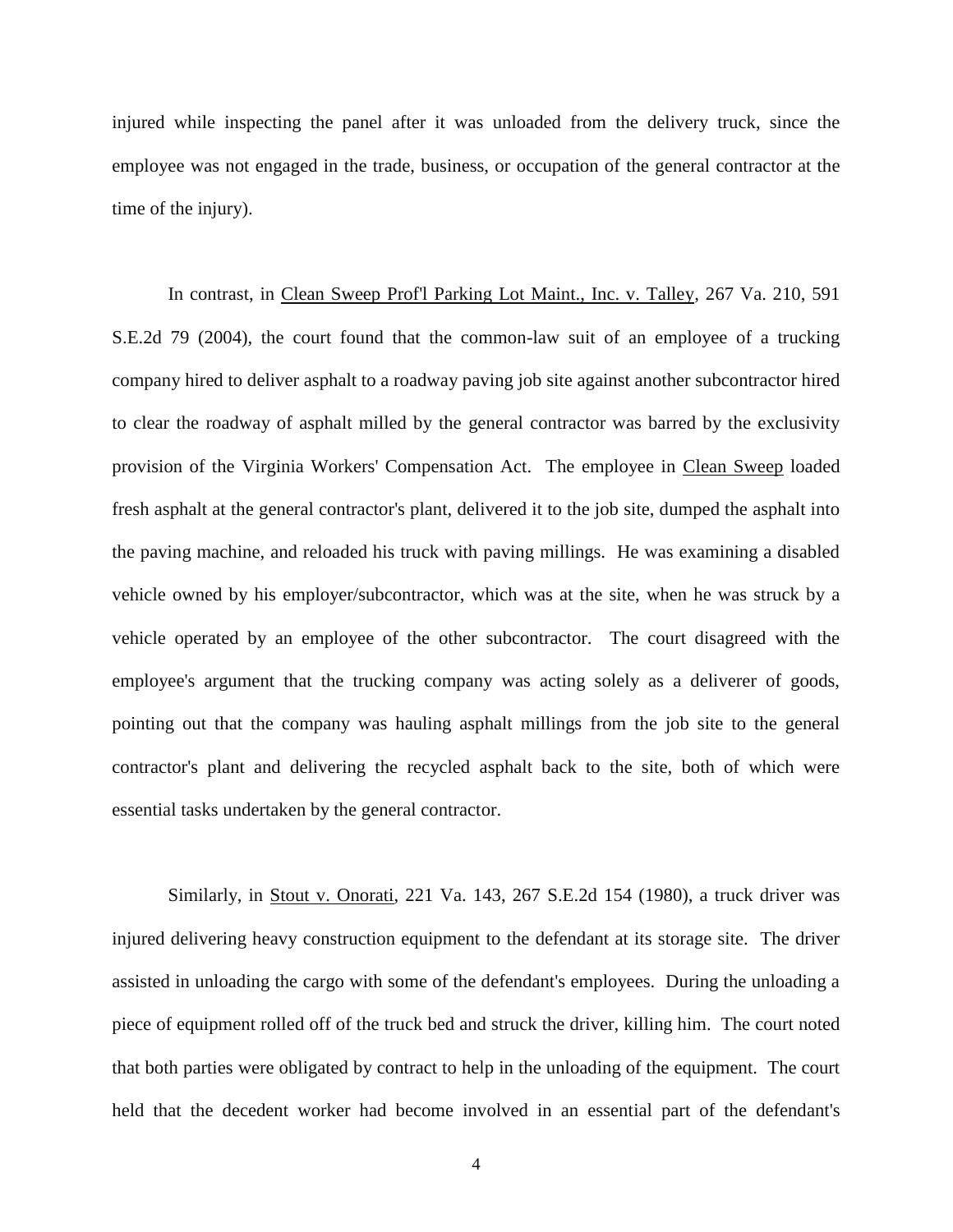business and was not merely performing an act which was tangentially related to the defendant's other activities of dealing in equipment. From this, the court concluded that the decedent was performing work that was part of the defendant's trade business or occupation. Thus, the truck driver's exclusive remedy was workers' compensation. See also Peck (exclusivity provision of Workers' Compensation Act barred a wrongful death action brought by the estate of a construction worker employed by the general contractor who died when he fell off scaffolding supplied by the defendant subcontractor because the subcontractor spent over 5,000 hours erecting, modifying, and dismantling the scaffolding and responded to several change orders by the general contractor, and, thus, the subcontractor's work went beyond mere delivery); See also Bosher v. Jamerson, 207 Va. 539, 151 S.E.2d 375 (Va. 1966) (trucking company, which was hired to deliver and spread sand at the construction site of the general contractor, was not an "other party" for purposes of a common-law claim brought by an employee of the general contractor who was injured when he was struck by a vehicle driven by the trucking company, because spreading sand was part of the work of the general contractor).

In addition to the delivery cases, there is a string of cases involving "maintenance." As a general principle, employees performing "maintenance functions" are considered to be within the trade, business, or occupation of the principal company, thus barring a tort action. See, e.g., Anderson v. Dillow, 262 Va. 797, 553 S.E.2d 526 (2001) (exclusivity provisions of the Workers' Compensation Act barred a negligence action by the employee of a general contractor who was injured at the work site by the subcontractor's employee, because the subcontractor's obligation to remove shipping debris and waste from the airplane terminal was not a stranger to the duty of the general contractor to operate and maintain an airplane terminal in clean, safe, and orderly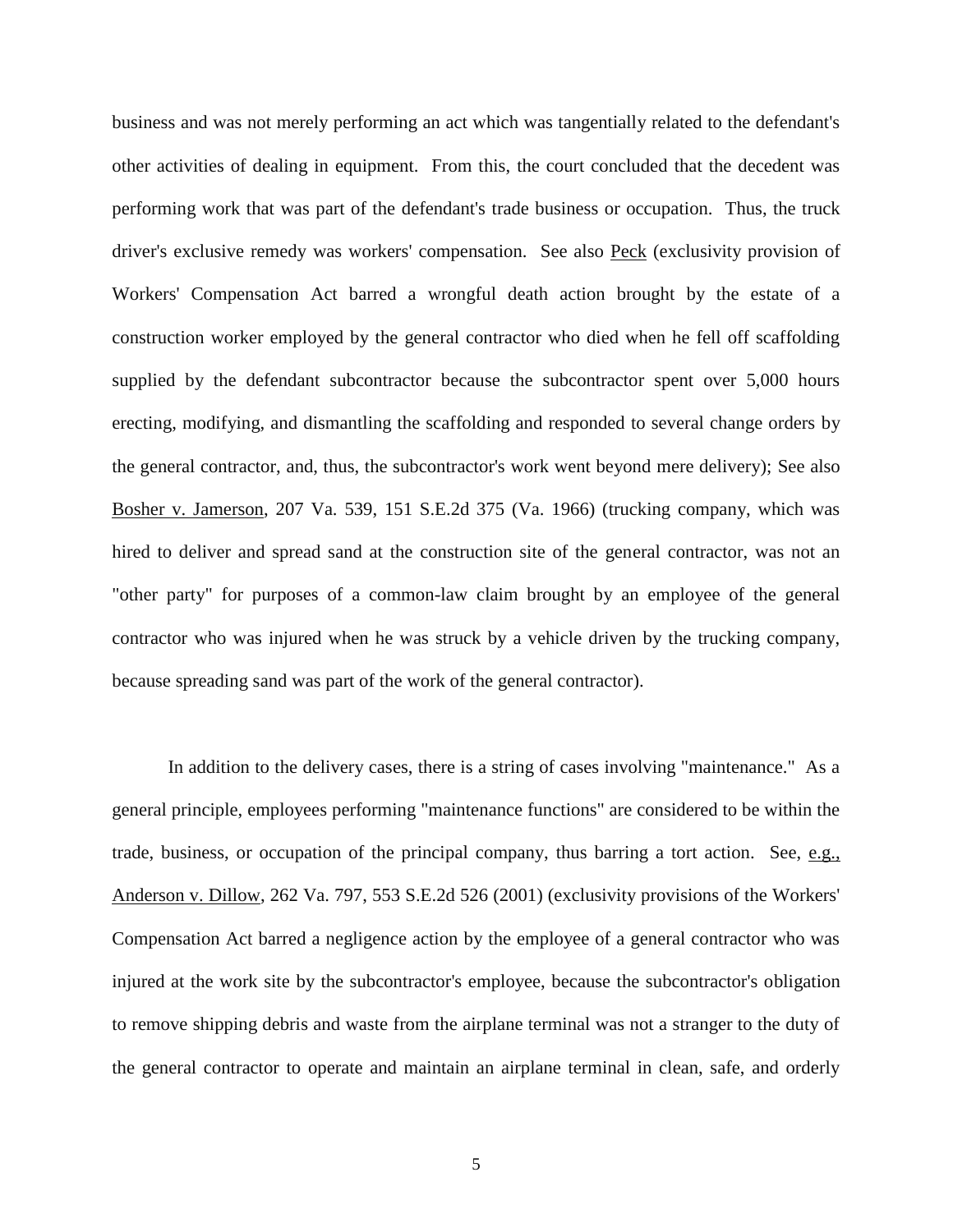manner). However, major or specialty repairs are distinguished. See Farish v. Courion, 722 F.2d 74 (4th Cir. 1983).

ii. Subcontracted Fraction: Even where the work is not a part of the trade, occupation, or business of a contractor as long as it is a "subcontracted fraction" of the contract for work undertaken by the contractor, the contractor is the statutory employer of the employees of all subcontractors hired by the contractor for performance of the work. Cooke v. Skyline Swannanoa, Inc., 226 VA. 154,307 S.E.2d 246 (1983). This test is frequently applied in construction projects to bar remedies against contractors that are not the immediate employer of the plaintiff.

iii. The Normal Work Test: In Shell Oil Co. v. Leftwich, 212 V. 717,187 S.E.2d 162 (1972), the Supreme Court enunciated the "normal work" test:

> The test is not one of whether the subcontractor's activity is useful, necessary, or even indispensable to the employer's business since, after all, this could be said of practically any repair, construction, or transportation service. The test (except in cases where the work is obviously a subcontracted fraction of a main contract) is whether this indispensable activity is, in that business, normally carried on through employees rather than independent contractors.

Under the "normal work test," if the facts establish that an individual performs activities that are normally performed by a defendant's employees, rather than by independent contractors,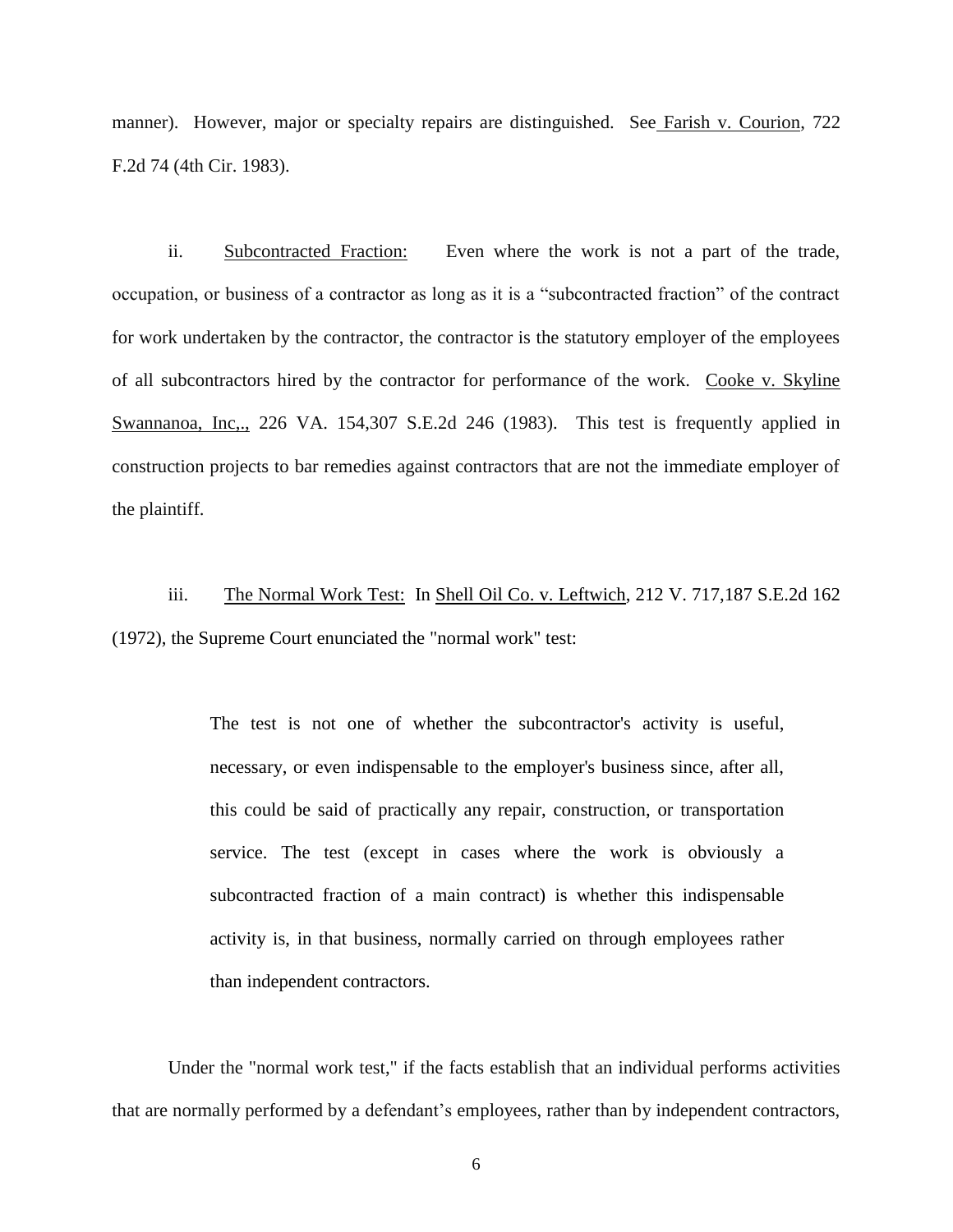then the individual is considered the defendant's statutory employee for purposes of the Act. Shell Oil Co. v. Leftwich, 212 Va. 715, 187 S.E.2d 162 (1972); see also Carmody v. F.W. Woolworth Co., 234 Va. 198, 361 S.E.2d 128 (1987) (licensee portrait photography business inside a Woolworth's store was engaged in work that Woolworth's normally conducted through its employees, and, thus, the licensee's employee was a Woolworth's statutory employee).

This test is NOT applied in the context of employees of owners or general contractors being injured by subcontractors (see Stone Manufacturing.)

Interestingly, at times the Supreme Court has backed away from the "normal work" and "subcontracted fraction" tests and described these concepts as "corollary guides" or "merely an approach" useful in determining an employer's trade, occupation, or business. Cinnamon v. IBM Corp., 238 Va. 471, 384 S.E.2d 618 (1989); Henderson v. Central Telephone Co., 233 Va. 377,355 S.E.2d 596 (1987).

See also, Fowler v. International Cleaning Service, 260 Va. 421, 537 S.E.2d 312 (2000). In Fowler, the Supreme Court again declined to apply the "normal work" test. In determining whether an employee of a retailer could maintain an action against a service contractor who cleaned the store, the Court stated the inquiry involved whether the contractor was "performing an essential part" of the retailer's business. Since cleaning was an essential part of the business, the action was barred.

iv. Statutory Duty: Where statute or regulation impose a duty on an entity, all activities imposed on such entity are considered a part of the entity's trade occupation or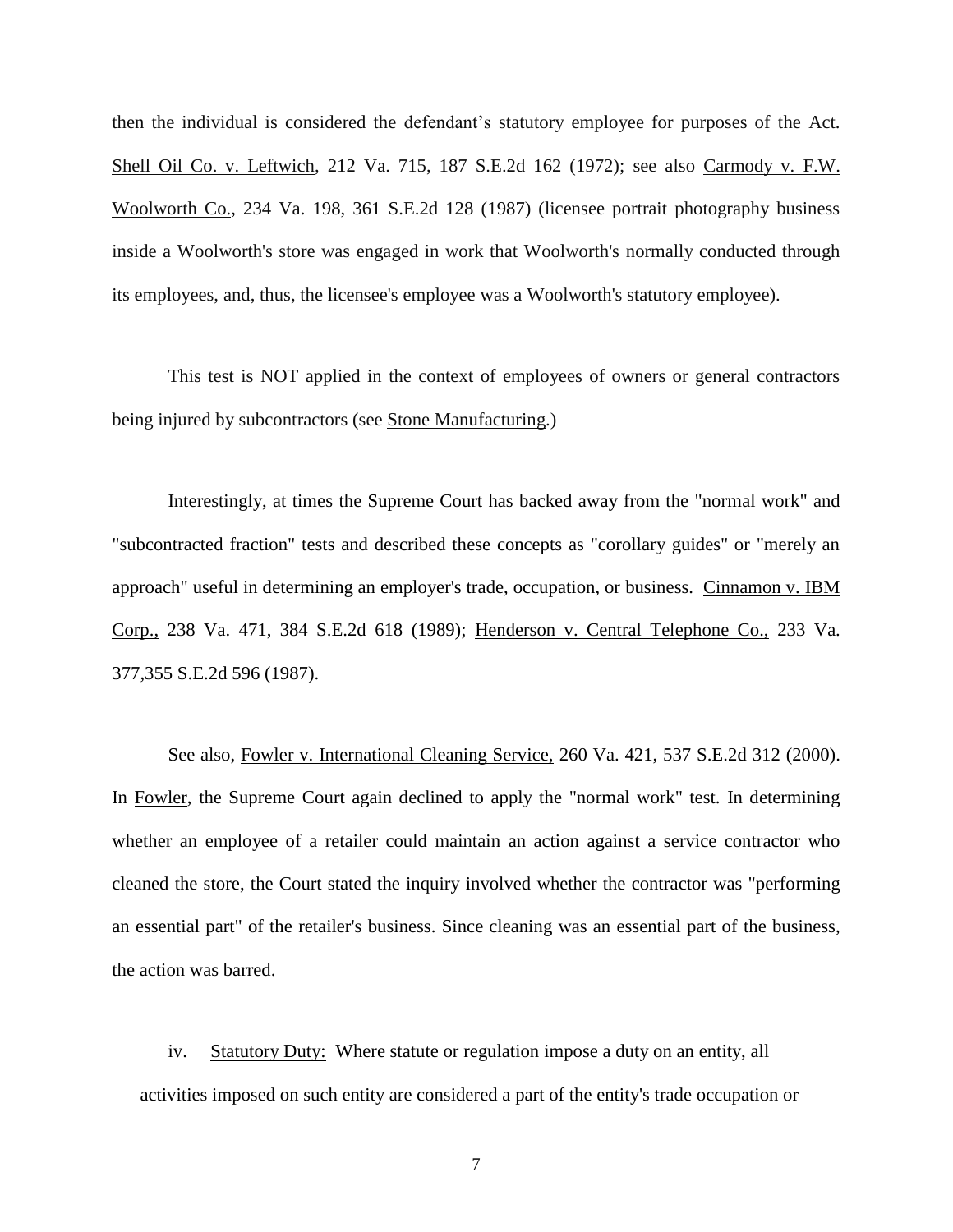business, irrespective of whether such entity normally carries on such work through its employees. See Henderson; Anderson v. Thorington Construction Co., 201 Va. 266,110 S.E.2d 396 (l959) appealed dismissed, 363 U.S. 719 (1960).

#### **II. EXCLUSIVITY**

As long as the employer has accepted the provisions of the Act, the right to remedies of the Virginia Workers' Compensation Act exclude all other rights and remedies of the employee against his employer of the statutory employer on account of injury of death caused by the accident. Va. Code §65.2 -307.

#### a. Other Party

In general, the only exception to the exclusivity provision exists for actions maintained against an "other party." Id. §65.2-309(A). Injured employees are not barred from bringing suit against such parties based on their common-law rights (*i.e.*, negligence or intentional tort). *See*  Rea v. Ford, 198 Va. 712, 96 S.E.2d 92 (1957). In order to be an "other party," a tortfeasor must fall outside within the scope of one the tests enunciated above. The basic principal being "when the employee reaches an employer in the descendent scale of his trade business or occupation, the work being performed by the employee is not a part, and that employer is not liable to the employee for compensation" See Sykes v. Stone Webster Eng'g Corp., 186 Va. 116, 41 S.E.2d 469 (1947).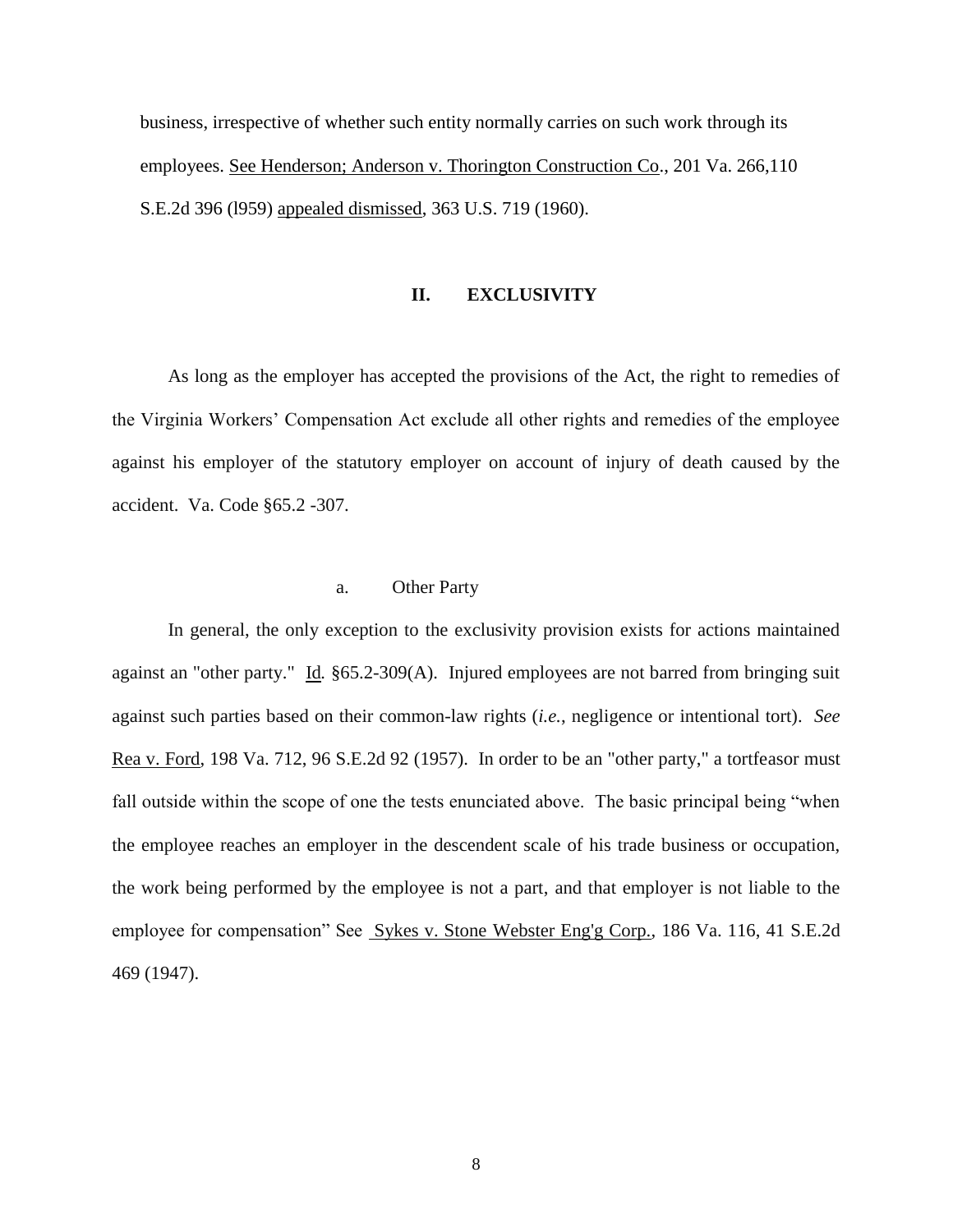#### b. Failure to comply with Act

Another "exception" to the exclusivity doctrine exists when the employer subject to the Act has failed to comply with the terms of the Act by having workers' compensation insurance. See Virginia Code §65.2-805. This applies to the direct employer and the statutory employer. Under that provision, not only may the injured worker bring a common-law lawsuit against the employer, but the employer may not defend on the grounds that the employee was contributory negligent, that the injuries were caused by the negligence of a fellow employee, or that the employee assumed the risk of injury. Va. Code §65.2 -805. See also Delp v. Berry, 213 VA, 786, 195 S.E.  $2<sup>nd</sup>$  877(1993). In addition, the employee is not explicitly required to make an election of remedies. This means the employee can pursue a workers' compensation case and may later still opt to pursue a common-law action against the employer. Likewise, an employee who unsuccessfully pursues a civil action is not barred from seeking compensation under the Act. See Va. Used Auto Parts, Inc. v. Robertson, 212 Va. 100, 181 S.E.2d 612 (1971) (decided under former Code § 65-102).

#### c. Outside Scope of Employment

Of course, if an employee's injury does not arise out of or in the course of employment, and, thus, is not subject to the remedies of the Act, the employee may pursue a common-law action against the employer, co-workers, or statutory employer. See Griffith v. Red Ash Coal Co., 179 Va. 790, 20 S.E.2d 530 (1942); see also Lloyd v. Am. Motor Inns, Inc., 231 Va. 269, 343 S.E.2d 68 (1996) (holding that if the Commission finds that the claimant's injury did not arise out of and in the course of employment, any subsequent finding by the Commission of a lack of causation between the accident and injury is not res judicata with regards to the issue of causation in the claimant's subsequent common-law action against the defendant employer).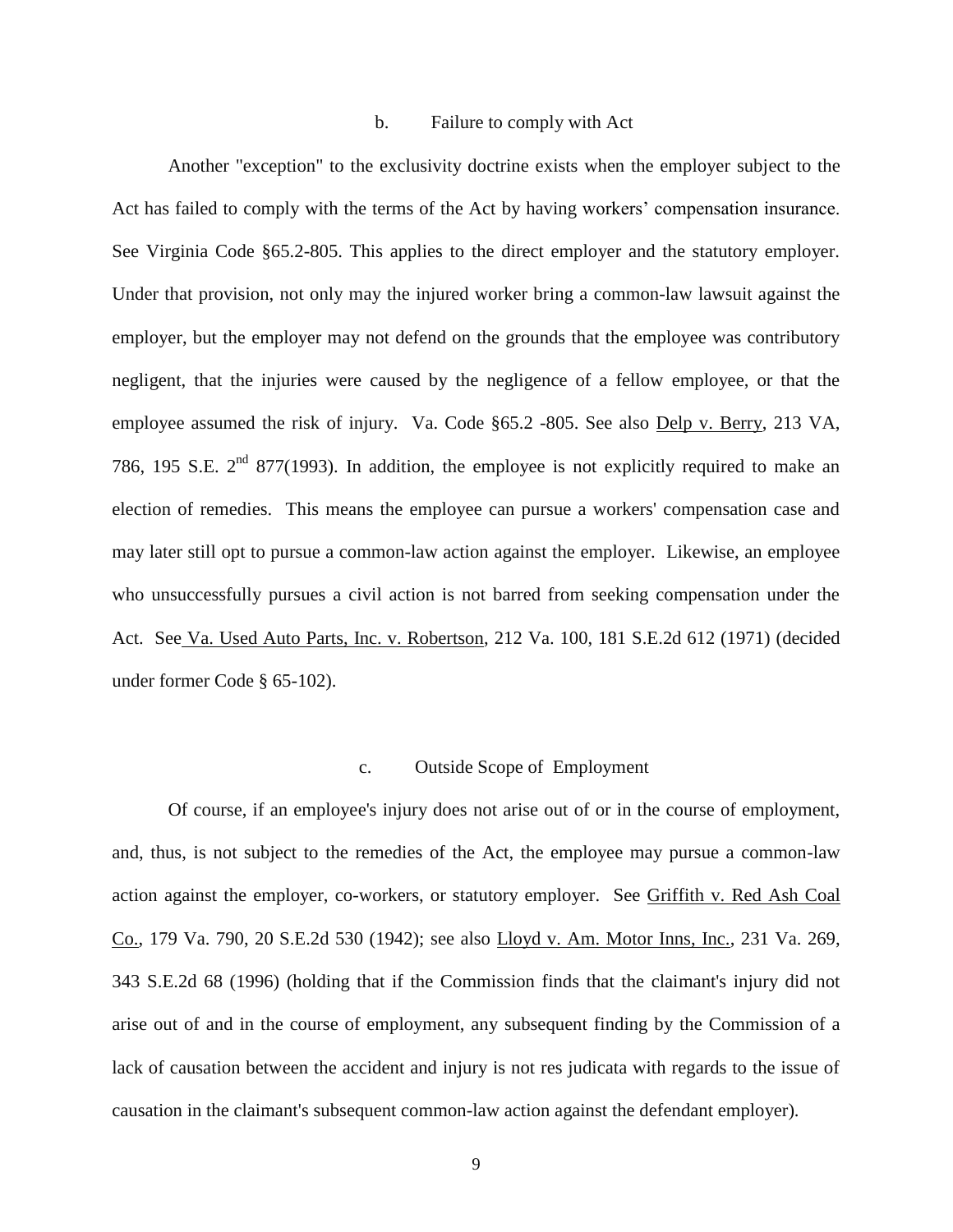#### d. Intentional Torts

Generally, workers' compensation is still the exclusive remedy for employees who suffer injuries as result of an intentional tort of their fellow employees. One exception to the fellowemployee doctrine is that found in Virginia Code § 65.2-301. A sexual-assault victim may elect to pursue an action for damages against the attacker regardless of whether the assailant is an employer or coworker. The focus turns upon whether the assault rose out of the injured employee's employment. For the assault to be compensable under the Workers' Compensation Act, the assault must be proven to have its origin in a risk connected with the employment. See Shumate v. Marion Diner, 70 O.W.C. 100 (1991). The inquiry is essentially whether the assault was directed at the employee because of her status as an employee or whether the assault was of a personal nature. See, e.g., Carr v. City of Norfolk, 15 Va. App. 266, 422 S.E.2d 417 (1992) (holding that sexual assault of police officer by another police officer was not compensable because the assault did not arise out of her employment, but was personal in nature).

## **III. Estoppel – Effect of a Virginia Workers' Compensation Commission Determination of Employment Status**

Under Virginia Code § 65.2-706.1, "A final unappealed award by the Virginia Workers' Compensation Commission that a person is or is not an employee of another for the purpose of obtaining jurisdiction shall estop either of said parties from asserting otherwise in any subsequent action between such parties upon the same claim or cause of action in a court of this Commonwealth "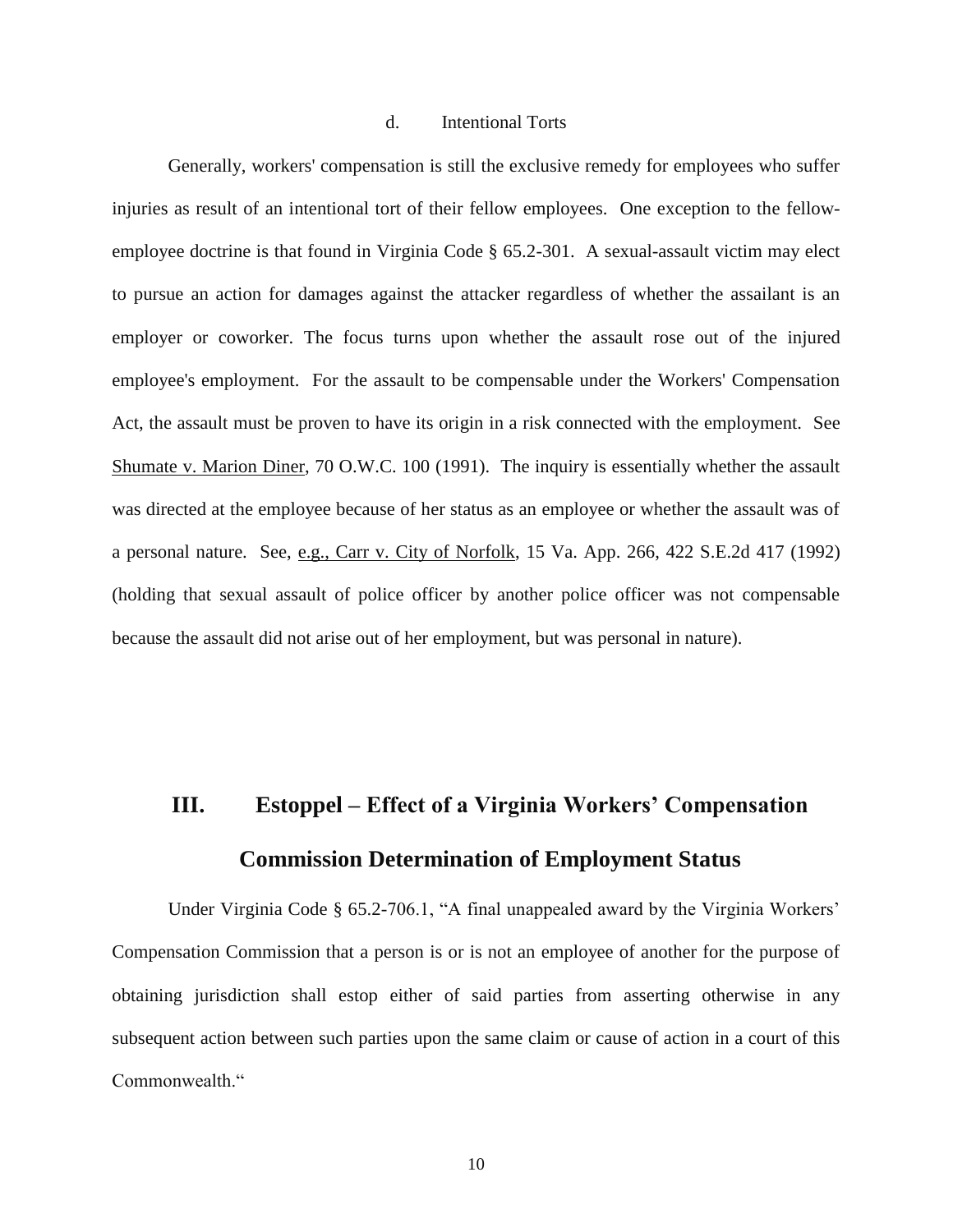Va. Code § 801-420.5 is the corresponding Civil Statute which states that "a final unappealed order entered by the Circuit Court of this Commonwealth that a person is or is not an employee of another for the purpose of obtaining jurisdiction shall estoppel either of said parties from asserting otherwise in any subsequent action between such parties on the same claim or cause of action before a court of this Commonwealth or the Virginia Workers' Compensation Commission" The question arises whether these statues apply in a determination of the statutory employer/employee relationship. The statutes do not specifically recite address the statutory employee context and it does not appear that this issue has been specifically addressed by the Commission or a Circuit Court

A recent case of interest is the case of Skopic v. Tate, 19 Circuit, CL-2005-1319, a 2009 case from the Circuit Court of the County of Fairfax. In Skopic first heard by the Virginia Workers' Compensation Commission the decedent, Ho, was killed in an automobile accident. The vehicle was being driven by his co-worker, Tate. Tate was responsible for picking the decedent up and driving him to work. The decedent, Ho, did not have any beneficiaries who would qualify for death benefits under the Workers' Compensation Act. He had no total or partial dependents. The employer apparently paid burial expenses to the decedent. The employer filed an application with the Commission seeking a determination whether the accident did arise out of Ho's employment. The Commission found that Ho was an independent contractor and was not in the course of his employment. The employer appealed. The Court of Appeals remanded it back to the Commission for determination of whether the injury arose in the course of employment. On remand, a different Commissioner found the injury did arise out of the course of the employment. The decision was appealed to the Court of Appeals which affirmed the Commission.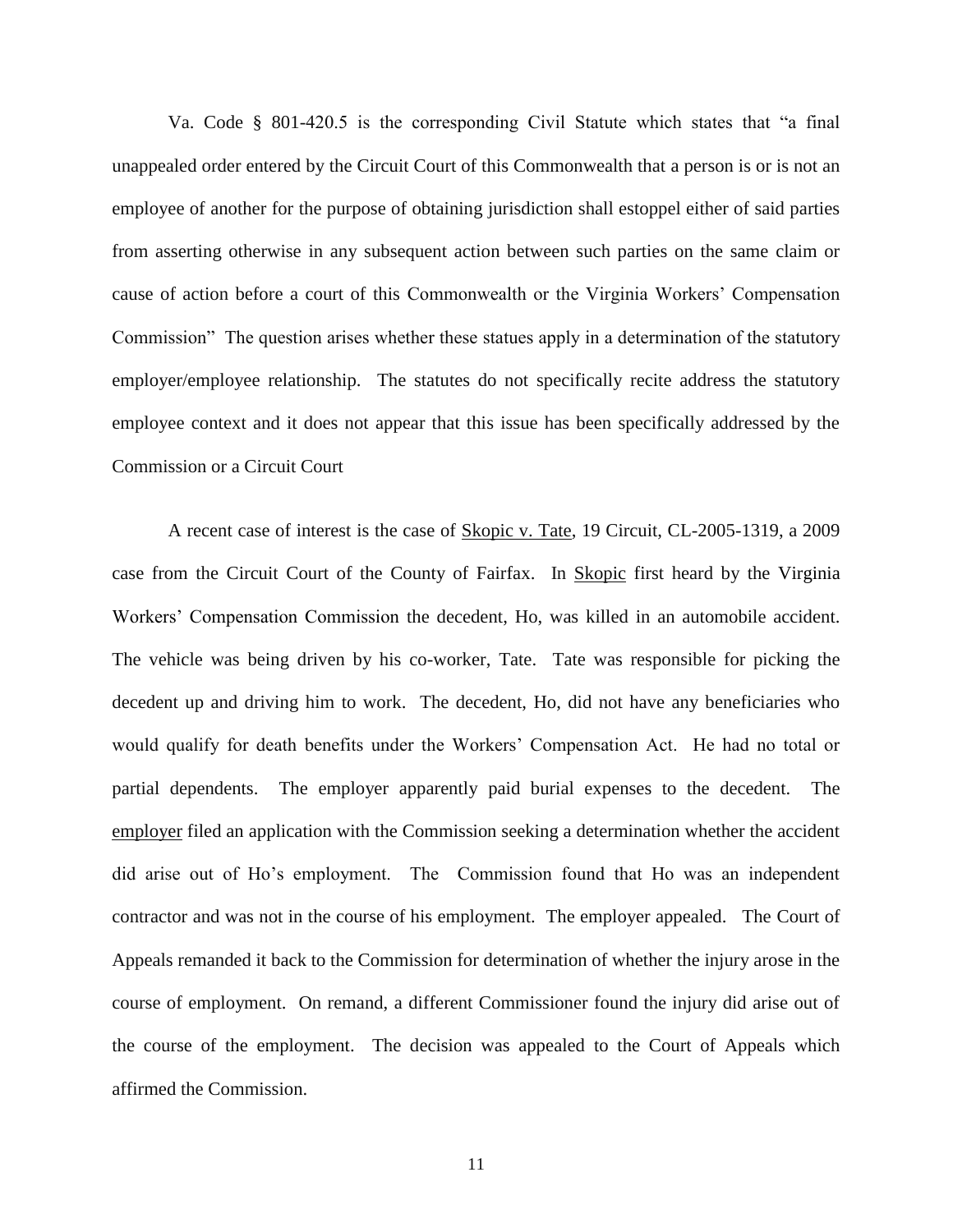The estate then filed a personal injury claim in Fairfax County Circuit Court. There the employer filed a Special Plea in Bar alleging that the exclusive remedy was workers' compensation and that the decision of the Commission under § 65.2-706.1 had a preclusive effect on the determination in Circuit Court. The Circuit Court judge interestingly enough, determined that the Commission did not have jurisdiction to determine or make a decision that was binding on the Circuit Court.

The rationale of the Circuit Court is interesting to examine. Typically an employer cannot file a claim with the Commission for what is essentially a declaratory judgment action, seeking a determination of compensability. Virginia Code Section § 65.2-702 allows the employer to file such a claim when there is a disagreement (and only if there is a disagreement) between the employee and employer. There was no dispute that there was no compensation to be awarded because there were no qualifying dependents. There was no dispute about the burial expenses being paid to the Estate. Therefore the Circuit Court judge noted that the employer did not have a basis to file their application for a determination by the Commission. Because the VWC had no jurisdiction to hear the claim, the court concluded it was not bound by the VWC's decision.

In addition the court went on to note that the no compensation could be awarded because the employee had no dependents. He had no qualifying dependents. The employer asserted that deceased employees, without dependents, are provided for under subsection D of the Workers' Compensation Act, where the "employer shall also pay burial expenses." The court went on to note that the Act only allows for filing by a guardian or trustee under limited circumstances, i.e., "If an injured employee is incapacitated or is under eighteen years of age at the time when any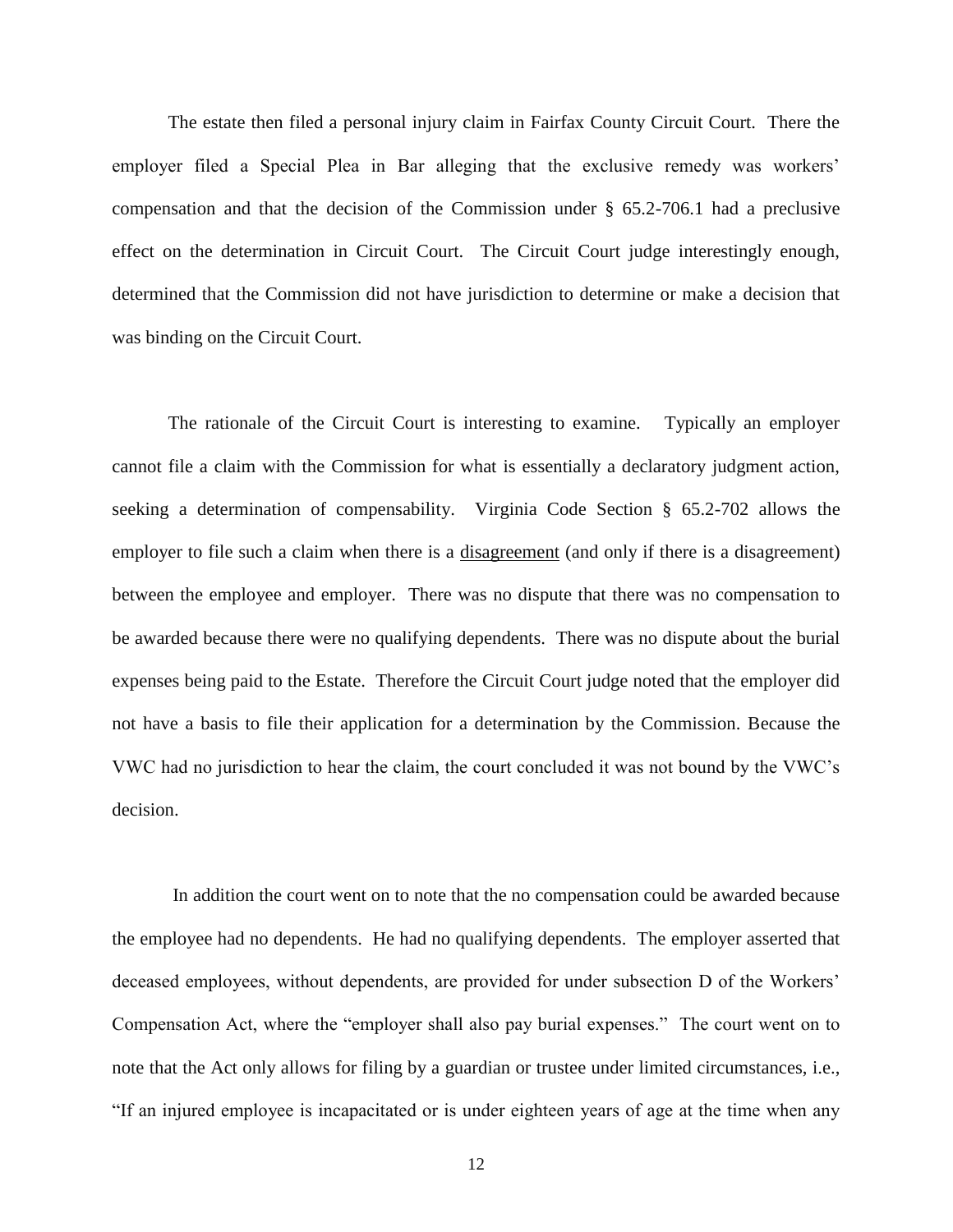right or privilege accrues to him under this title, his guardian, trustee or conservator may in his behalf claim and exercise such right or privilege." Va. Code § 65.2-527. The Court ruled that because Ho was neither injured nor incapacitated nor under the age of 18, nor did he have any dependents; there was no possible way to file any claim with the Commission. As a result the Commission has no jurisdiction.

The Court went on to hold that here the employer has filed a claim with the Commission with the result, whether intended or not, that the Act became a shield with little to no exposure for benefits. The public policy behind the act was to protect the employee. Here only the employer benefited by filing a claim with the Commission, yet they paid no costs associated with Ho's death. To allow such a practice would "confound the entire rationale of workers' compensation. Neither the policy behind the Workers' Compensation Act nor it jurisdictional bases provide a statutory framework for resolutions of these claims under the Act." Therefore, the Court held that the employer's special plea in bar to claim was denied and the claim could go forward.

## **IV. Indemnity Under Virginia Code §65.2-304**

Virginia Code §65.2-304 provides that when the principal contractor employer is liable to pay compensation as a statutory employer under §65.2-302 or under §65.2-303, it shall be entitled to indemnity from any person who would have been liable to pay compensation to the worker independently of such sections or from an intermediate contractor and shall have a cause of action therefore. The statute goes on to state that when the principal contractor is sued by a worker of a subcontractor, it shall have a right to join that subcontractor or any intermediate contractor as a party.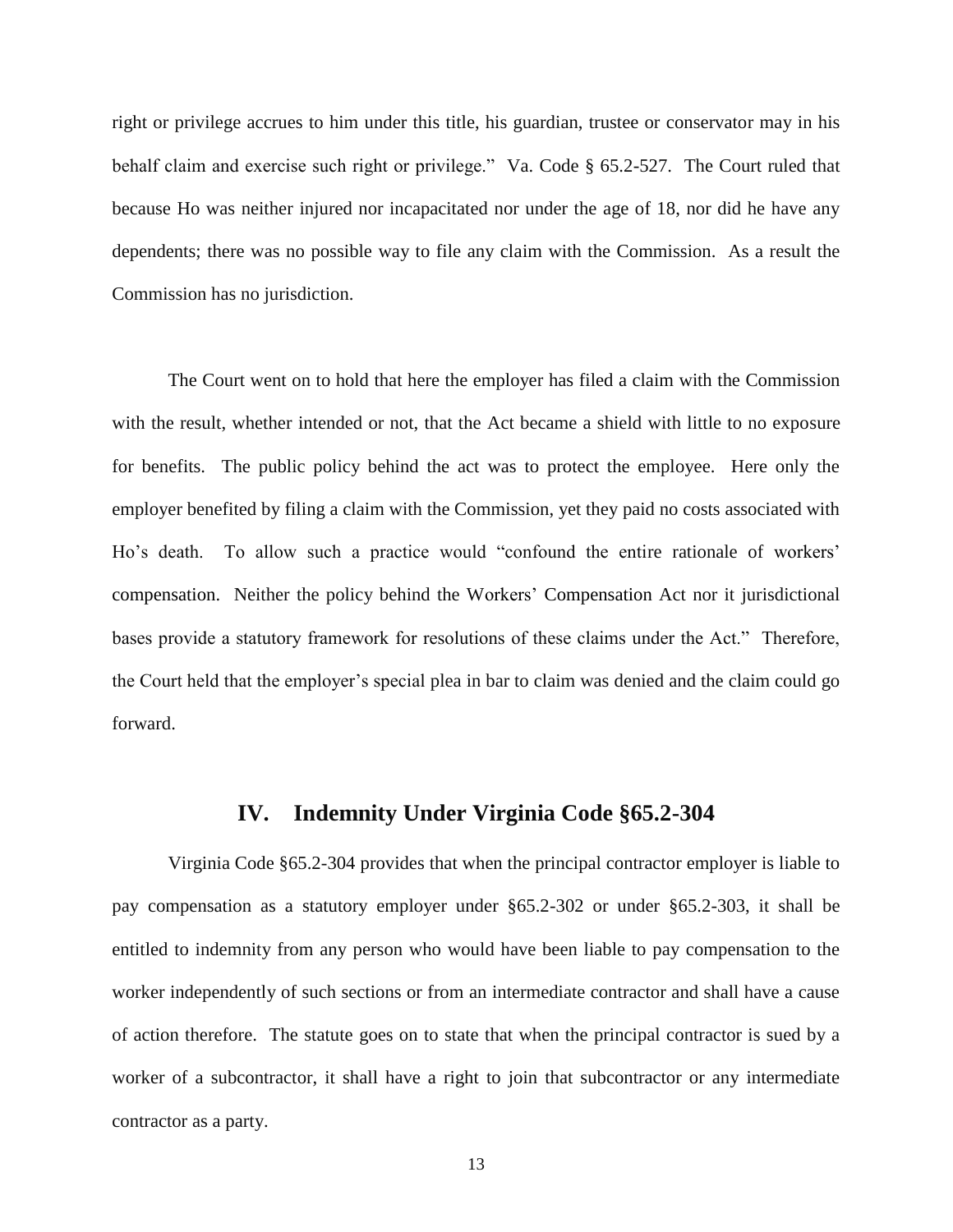The injured worker is not required to file a claim against his immediate employer, but may elect to file a claim against any statutory employer in the ascending employment hierarchy who received timely notice of the acts as required by statute. See Wagner Enters., Inc. v. Brooks. It is also interesting to note that under Cruz v. Alvarado Constr. Co., VWC File No. 169-02-97 (1996) (unpublished), the Commission determined that it does have jurisdiction to determine whether indemnification should be allowed.

### **IV. Notice**

Virginia Code §65.2-600 requires that notice of the accident be given in writing by the injured employee immediately on the occurrence of an accident or as soon as thereafter is practicable. Virginia Code §65.2-600(A). The notice should state the name and address of the employee, the time and place of the accident, and the nature and cause of the accident. Id*.* §65.2- 600(B). Knowledge of the accident on the part of the employer or his agent or representative is a sufficient substitute for written notice. Id. §65.2-600(C).

Pursuant to Virginia Code §65.2-600(D), notice of the accident must be given within 30 days of the occurrence to both the *actual employer* and the *statutory employer*. See Wagner Enters., Inc. v. Brooks, 12 Va. App. 890, 407 S.E.2d 32 (1991) (decided under former Code §65.1-85). If the claimant is employed by a subcontractor, notice to that employer will *not* be effective to notify the general contractor if he is a statutory employer. See Race Fork Coal Co. v. Turner, 237 Va. 639, 379 S.E.2d 341 (1989).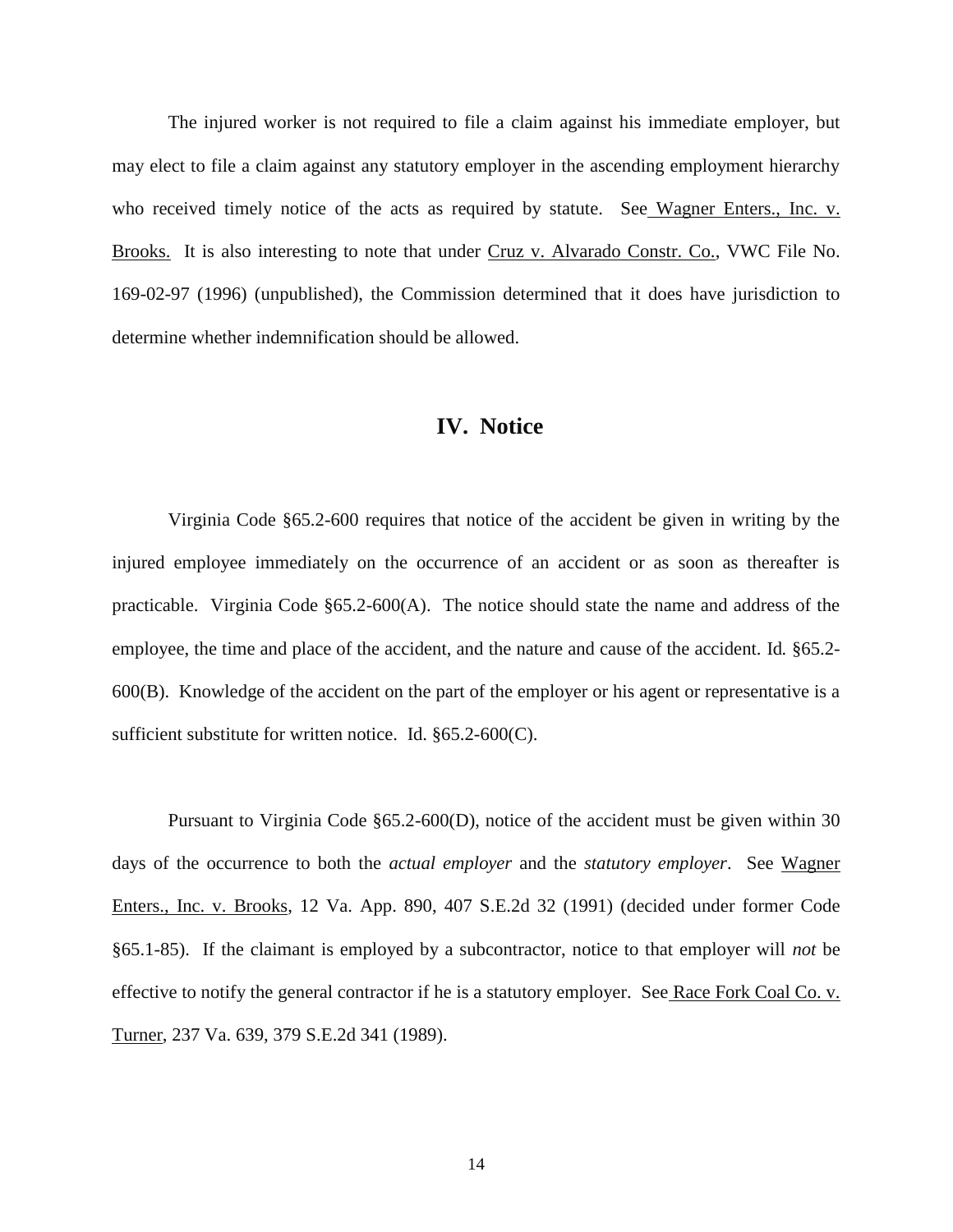Notwithstanding the 30-day-notice requirement, with regards to statutory employers, the statute specifically provides that

[i]f notice of accident is not given to any statutory employer, such statutory employer may be held responsible for initial and additional awards of compensation rendered by the Commission if (i) he shall have had at least *sixty*  days' notice of the hearing to ascertain compensability of the accident, and (ii) the statutory employer was not prejudiced by lack of notice of the accident.

Id. §65.2-600(A) (emphasis added). In effect, there is an exception to the 30-day-notice rule for statutory employers. As long as the statutory employer received notice of a hearing 60 days prior to the hearing and suffered no prejudice from the lack of notice, the statutory employer still will be responsible. Apparently the legislature was prompted to distinguish statutory employers from actual employers for purposes of notice because of the uncertain and sometimes remote relationship between the statutory employer and the actual worker. The need to preserve the rights and responsibilities of each required a balance of competing interests through a distinct procedural course.See Uninsured Employer's Fund v. Edwards, 32 Va. App. 814, 531 S.E.2d 35 (2000). This exception does not prejudice those employees who are not aware of who their statutory employers are or that there is any statutory employer relationship. Yet it addresses the interests of statutory employers by requiring that they have 60 days' notice of the hearing so they can actually come to a hearing to challenge any issues they wish to dispute.

Parts (i.) and (ii.) of Virginia Code § 65.2-600 (A) are presented in the conjunctive, meaning both conditions must be established before the statutory employer can retain relief for lack of notice. See Kosma v. Bellamy, 79 O.W.C. 10 (2000). Procedurally, the burden of establishing prejudice for untimely notice rests upon the statutory employer. Prejudice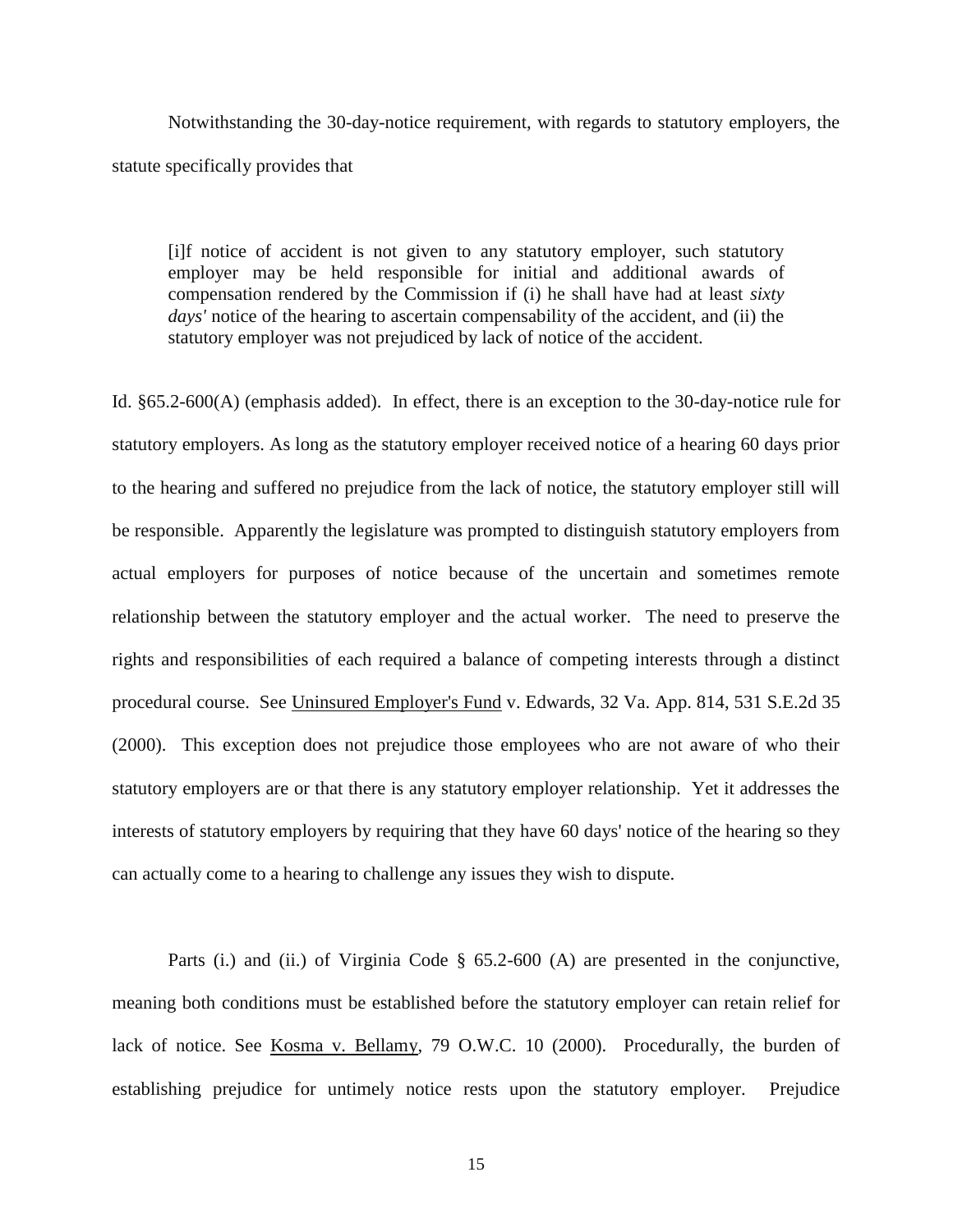contemplated by §65.2-600 typically falls within either of two categories: (1) prejudice flowing from the employer's inability to provide immediate medical treatment to reduce the seriousness of the injury or (2) prejudice from the statutory employer's inability to sufficiently investigate a claim or prepare a defense because of delay. See Kosma.

With regards to the prejudice suffered by the statutory employer, it is interesting to note that the Court of Appeals has held that such prejudice does not include a statutory employer's economic loss due to its inability to obtain indemnification from the employee's direct employer. See Batal Builders v. High Tech Concrete, Inc., 18 Va. App. 401, 444 S.E.2d 555 (1994). In Batal, High Tech Concrete was the statutory employer of Batal. PNP was the claimant's direct employer. High Tech sought to show prejudice by alleging that it had already made payments to its subcontractor, PNP. High Tech was unable to withhold said payments to satisfy any liability it had to the claimant for the workers' compensation injury because of the delay by the claimant in giving High Tech notice. The Court of Appeals held that this type of prejudice was not sufficient to justify letting High Tech off the hook for the claimant's injuries and the Court of Appeals reversed the opinion of the full Workers' Compensation Commission (the "Commission") in favor of the claimant.

The statutory exception for notice to statutory employers became effective on July 1, 1997. Prior to that change, if no notice was given to the statutory employer within 30 days, the statutory employer was not responsible unless there was a reasonable excuse for the failure to give such notice, such as the claimant being unaware of the relationship of the statutory employer and unable to discover it within 30 days. The older case law reflects this prior law. See Race Fork.